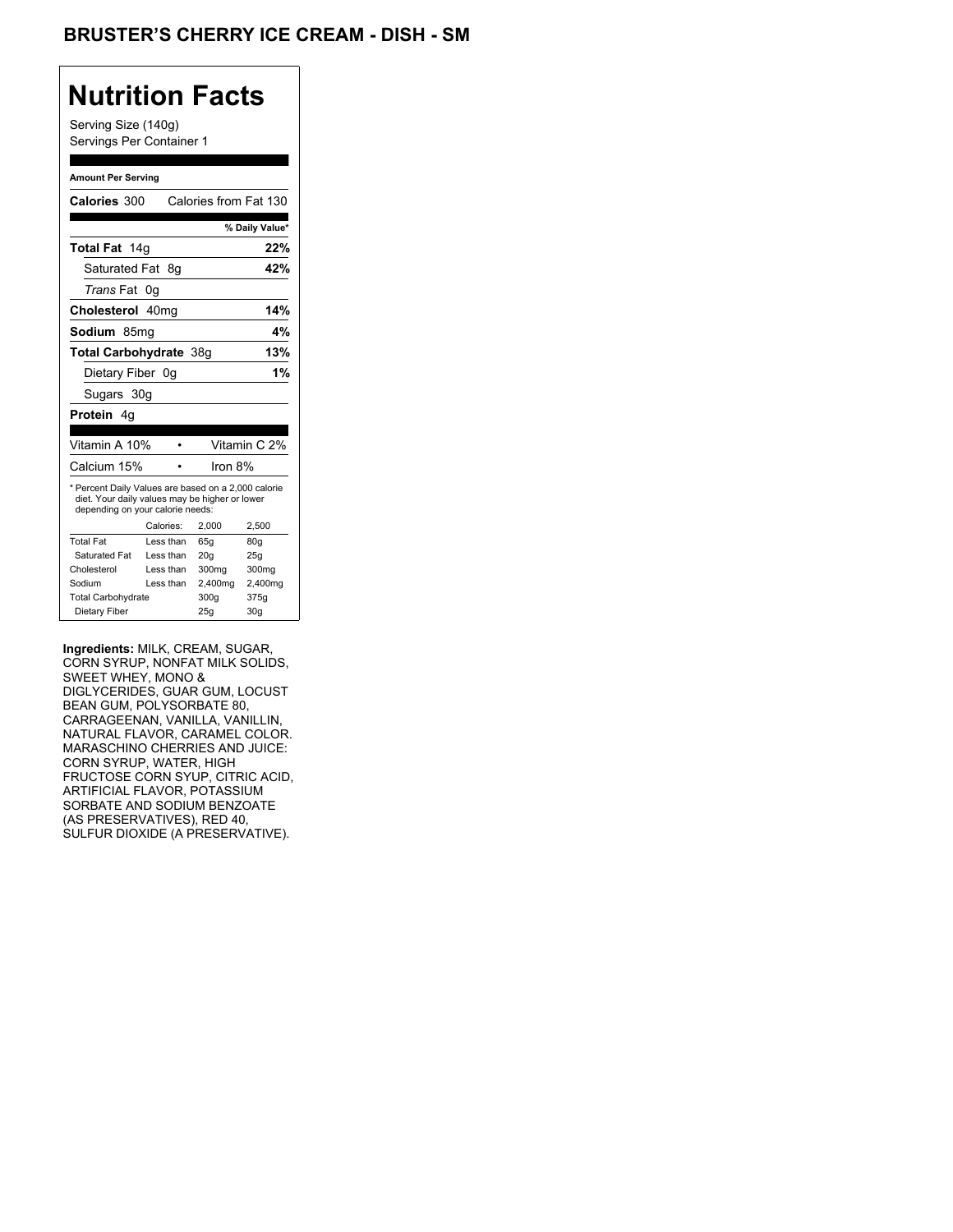### BRUSTER'S CHERRY ICE CREAM - DISH - REG

## Nutrition Facts

Serving Size (210g) Servings Per Container 1

#### Amount Per Serving

| Calories 450                                                                                                                              |           | Calories from Fat 190 |                |
|-------------------------------------------------------------------------------------------------------------------------------------------|-----------|-----------------------|----------------|
|                                                                                                                                           |           |                       | % Daily Value* |
| Total Fat 22g                                                                                                                             |           |                       | 33%            |
| Saturated Fat 13g                                                                                                                         |           |                       | 63%            |
| Trans Fat                                                                                                                                 | 0g        |                       |                |
| Cholesterol                                                                                                                               | 65mq      |                       | 21%            |
| Sodium 125mg                                                                                                                              |           |                       | 5%             |
| Total Carbohydrate 57g                                                                                                                    |           |                       | 19%            |
| Dietary Fiber 0g                                                                                                                          |           |                       | 2%             |
| Sugars 46g                                                                                                                                |           |                       |                |
| Protein 5q                                                                                                                                |           |                       |                |
|                                                                                                                                           |           |                       |                |
| Vitamin A 15%                                                                                                                             |           |                       | Vitamin C 4%   |
| Calcium 20%                                                                                                                               |           | Iron 10%              |                |
| * Percent Daily Values are based on a 2,000 calorie<br>diet. Your daily values may be higher or lower<br>depending on your calorie needs: |           |                       |                |
|                                                                                                                                           |           |                       |                |
|                                                                                                                                           | Calories: | 2.000                 | 2,500          |
| <b>Total Fat</b>                                                                                                                          | Less than | 65q                   | 80q            |
| Saturated Fat                                                                                                                             | Less than | 20 <sub>g</sub>       | 25q            |
| Cholesterol                                                                                                                               | Less than | 300mg                 | 300mg          |
| Sodium                                                                                                                                    | Less than | 2,400mg               | 2,400mg        |
| <b>Total Carbohydrate</b>                                                                                                                 |           | 300g                  | 375g           |

Ingredients: MILK, CREAM, SUGAR, CORN SYRUP, NONFAT MILK SOLIDS, SWEET WHEY, MONO & DIGLYCERIDES, GUAR GUM, LOCUST BEAN GUM, POLYSORBATE 80, CARRAGEENAN, VANILLA, VANILLIN, NATURAL FLAVOR, CARAMEL COLOR. MARASCHINO CHERRIES AND JUICE: CORN SYRUP, WATER, HIGH FRUCTOSE CORN SYUP, CITRIC ACID, ARTIFICIAL FLAVOR, POTASSIUM SORBATE AND SODIUM BENZOATE (AS PRESERVATIVES), RED 40, SULFUR DIOXIDE (A PRESERVATIVE).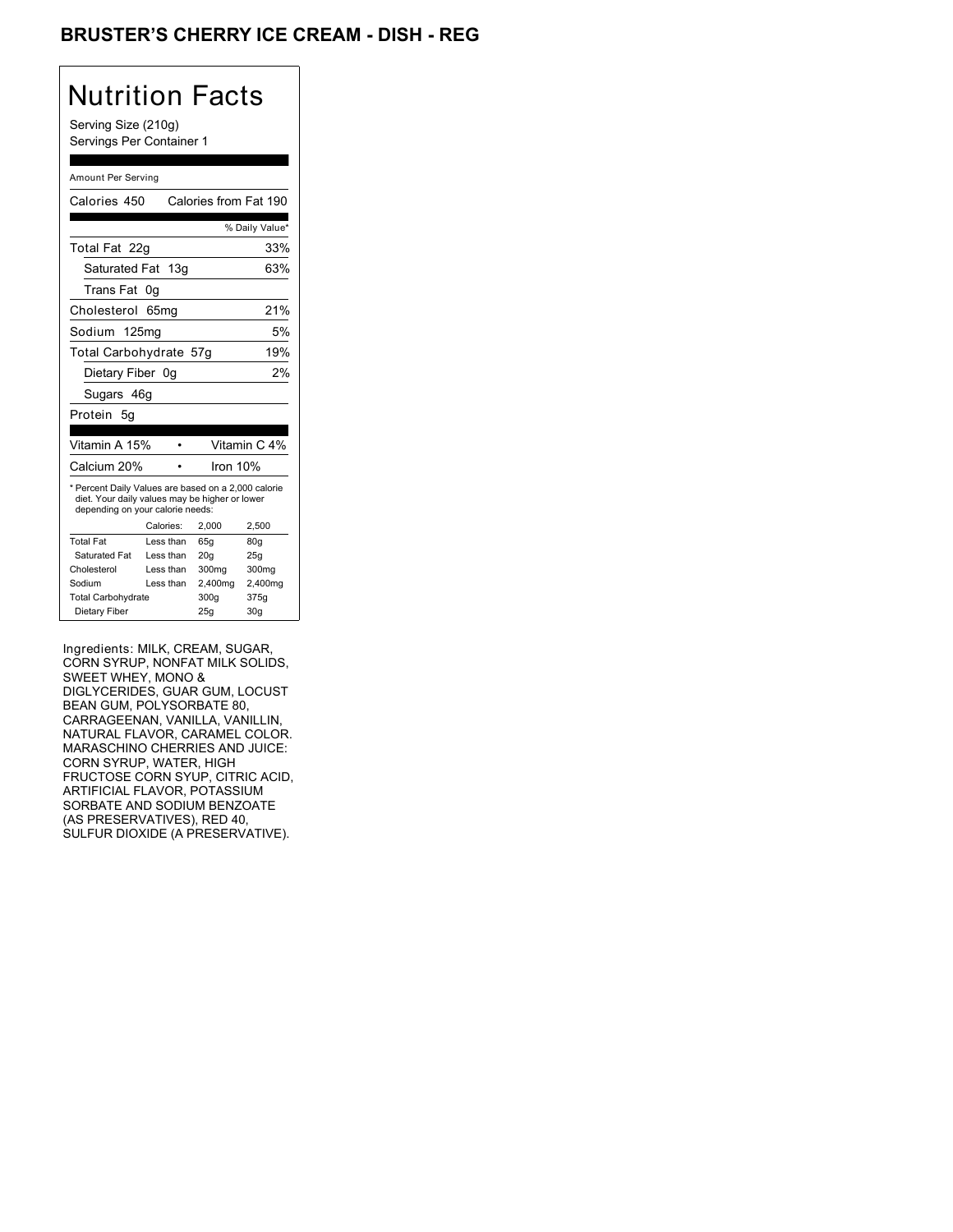### BRUSTER'S CHERRY ICE CREAM - DISH - LG

## Nutrition Facts

Serving Size (280g) Servings Per Container 1

#### Amount Per Serving

| Calories 590                                                                                                                              |                  | Calories from Fat 260 |                |
|-------------------------------------------------------------------------------------------------------------------------------------------|------------------|-----------------------|----------------|
|                                                                                                                                           |                  |                       | % Daily Value* |
| Total Fat 29q                                                                                                                             |                  |                       | 44%            |
| Saturated Fat 17g                                                                                                                         |                  |                       | 84%            |
| Trans Fat                                                                                                                                 | 0g               |                       |                |
| Cholesterol                                                                                                                               | 85 <sub>mq</sub> |                       | 28%            |
| Sodium 170mg                                                                                                                              |                  |                       | 7%             |
| Total Carbohydrate 76g                                                                                                                    |                  |                       | 25%            |
| Dietary Fiber <1g                                                                                                                         |                  |                       | 2%             |
| Sugars 61g                                                                                                                                |                  |                       |                |
| Protein 7g                                                                                                                                |                  |                       |                |
|                                                                                                                                           |                  |                       |                |
|                                                                                                                                           |                  |                       |                |
| Vitamin A 20%                                                                                                                             |                  |                       | Vitamin C 4%   |
| Calcium 25%                                                                                                                               |                  | Iron 15%              |                |
| * Percent Daily Values are based on a 2,000 calorie<br>diet. Your daily values may be higher or lower<br>depending on your calorie needs: |                  |                       |                |
|                                                                                                                                           | Calories:        | 2,000                 | 2,500          |
| <b>Total Fat</b>                                                                                                                          | Less than        | 65q                   | 80q            |
| Saturated Fat                                                                                                                             | Less than        | 20q                   | 25q            |
| Cholesterol                                                                                                                               | Less than        | 300mg                 | 300mg          |
| Sodium                                                                                                                                    | Less than        | 2,400mg               | 2,400mg        |
| <b>Total Carbohydrate</b>                                                                                                                 |                  | 300g                  | 375g           |

Ingredients: MILK, CREAM, SUGAR, CORN SYRUP, NONFAT MILK SOLIDS, SWEET WHEY, MONO & DIGLYCERIDES, GUAR GUM, LOCUST BEAN GUM, POLYSORBATE 80, CARRAGEENAN, VANILLA, VANILLIN, NATURAL FLAVOR, CARAMEL COLOR. MARASCHINO CHERRIES AND JUICE: CORN SYRUP, WATER, HIGH FRUCTOSE CORN SYUP, CITRIC ACID, ARTIFICIAL FLAVOR, POTASSIUM SORBATE AND SODIUM BENZOATE (AS PRESERVATIVES), RED 40, SULFUR DIOXIDE (A PRESERVATIVE).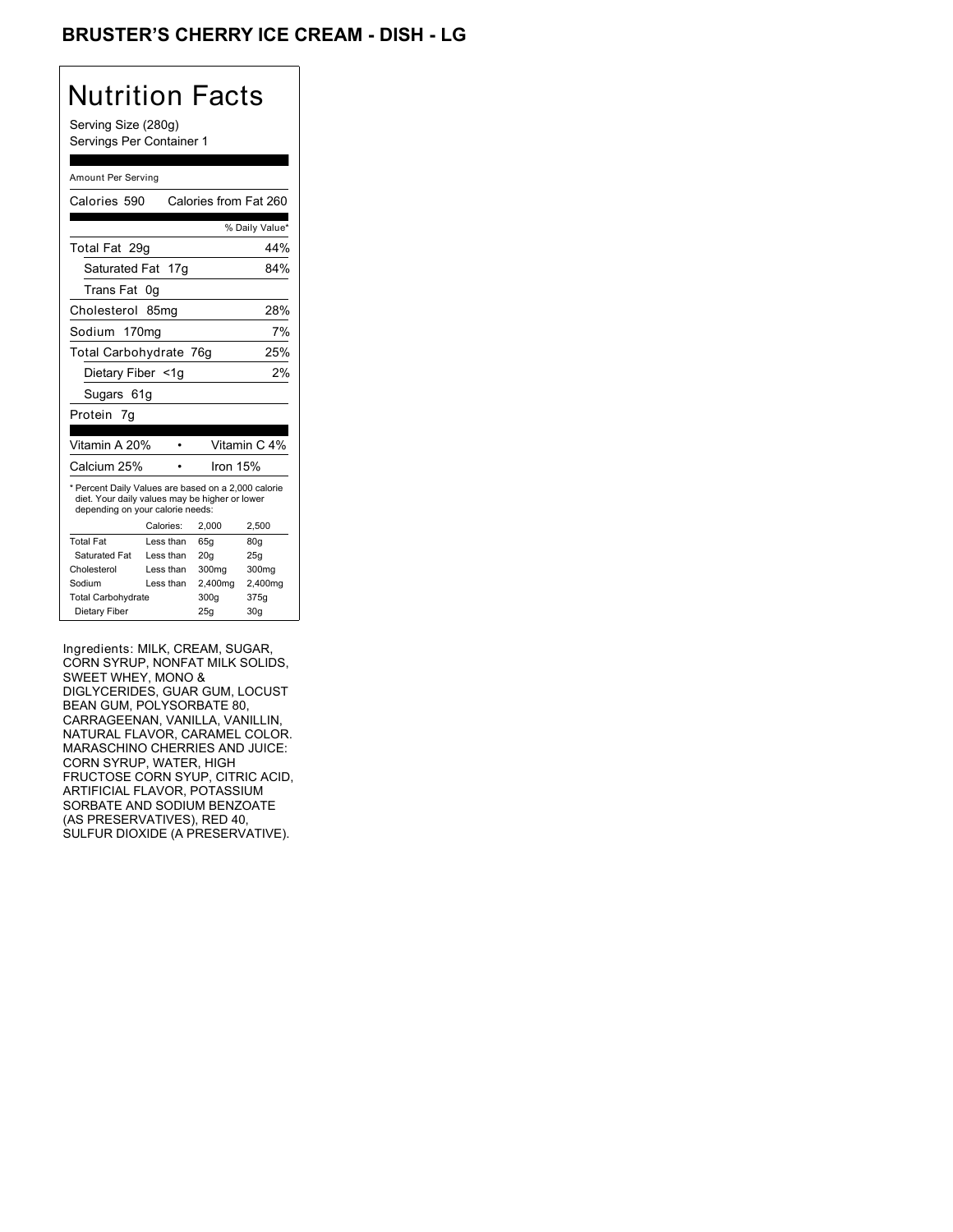### BRUSTER'S CHERRY ICE CREAM - SUGAR CONE - SM

## Nutrition Facts

Serving Size (153g) Servings Per Container 1

### Amount Per Serving

| Calories 350           | Calories from Fat 130                               |
|------------------------|-----------------------------------------------------|
|                        | % Daily Value*                                      |
| Total Fat 15g          | 23%                                                 |
| Saturated Fat 8q       | 42%                                                 |
| Trans Fat 0q           |                                                     |
| Cholesterol 40mg       | 14%                                                 |
| Sodium 105mg           | $4\%$                                               |
| Total Carbohydrate 50g | 17%                                                 |
| Dietary Fiber 0g       | 1%                                                  |
| Sugars 33g             |                                                     |
| Protein 4q             |                                                     |
|                        |                                                     |
| Vitamin A 10%          | Vitamin C 2%                                        |
| Calcium 15%            | Iron $10%$                                          |
| diet.                  | * Percent Daily Values are based on a 2,000 calorie |

Ingredients: MILK, CREAM, SUGAR, CORN SYRUP, NONFAT MILK SOLIDS, SWEET WHEY, MONO & DIGLYCERIDES, GUAR GUM, LOCUST BEAN GUM, POLYSORBATE 80, CARRAGEENAN, VANILLA, VANILLIN, NATURAL FLAVOR, CARAMEL COLOR. MARASCHINO CHERRIES AND JUICE: CORN SYRUP, WATER, HIGH FRUCTOSE CORN SYUP, CITRIC ACID, ARTIFICIAL FLAVOR, POTASSIUM SORBATE AND SODIUM BENZOATE (AS PRESERVATIVES), RED 40, SULFUR DIOXIDE (A PRESERVATIVE). SUGAR CONE: ENRICHED WHEAT FLOUR (ENRICHED WITH NIACIN, REDUCED IRON, THIAMIN MONONITRATE, RIBOFLAVIN, FOLIC ACID), TAPIOCA FLOUR, SUGAR, VEGETABLE SHORTENING (SOYBEAN AND/OR CANOLA OIL, MODIFIED PALM OIL, SOY LECITHIN, AND/OR PARTIALLY HYDROGENATED SOYBEAN OIL), OAT FIBER AND/OR VEGETABLE FIBER, SALT, CARAMEL COLOR, ARTIFICIAL FLAVOR, SOY LECITHIN.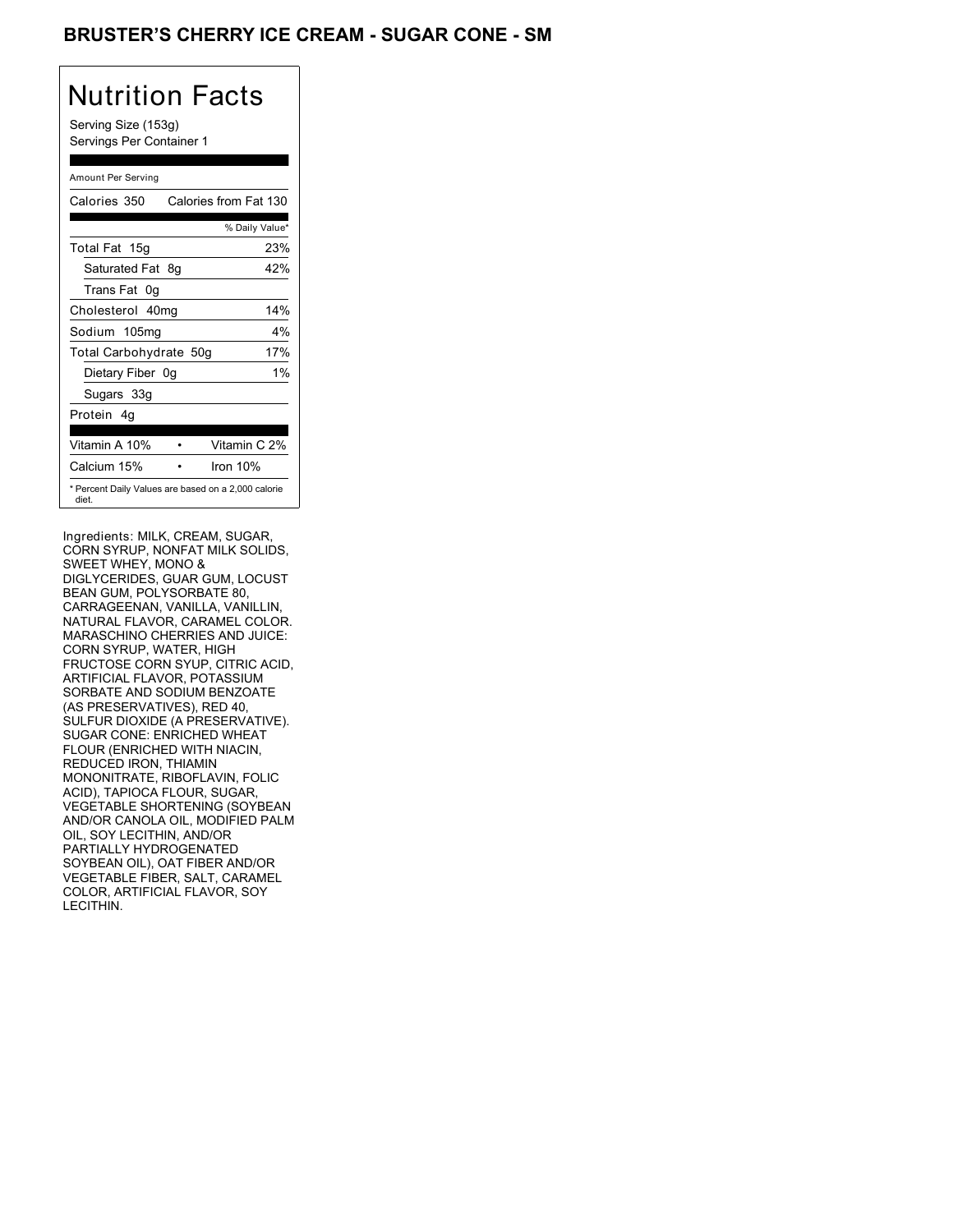### **BRUSTER'S CHERRY ICE CREAM - SUGAR CONE - REG**

## Nutrition Facts

Serving Size (223g) Servings Per Container 1

#### Amount Per Serving

| Calories 500                                                 | Calories from Fat 200 |
|--------------------------------------------------------------|-----------------------|
|                                                              | % Daily Value*        |
| Total Fat 22g                                                | 34%                   |
| Saturated Fat 13g                                            | 63%                   |
| Trans Fat 0q                                                 |                       |
| Cholesterol 65mg                                             | 21%                   |
| Sodium 150mg                                                 | 6%                    |
| Total Carbohydrate 69g                                       | 23%                   |
| Dietary Fiber 0g                                             | 2%                    |
| Sugars 49g                                                   |                       |
| Protein 6q                                                   |                       |
|                                                              |                       |
| Vitamin A 15%                                                | Vitamin C 4%          |
| Calcium 20%                                                  | Iron $15%$            |
| * Percent Daily Values are based on a 2,000 calorie<br>diet. |                       |

Ingredients: MILK, CREAM, SUGAR, CORN SYRUP, NONFAT MILK SOLIDS, SWEET WHEY, MONO & DIGLYCERIDES, GUAR GUM, LOCUST BEAN GUM, POLYSORBATE 80, CARRAGEENAN, VANILLA, VANILLIN, NATURAL FLAVOR, CARAMEL COLOR. MARASCHINO CHERRIES AND JUICE: CORN SYRUP, WATER, HIGH FRUCTOSE CORN SYUP, CITRIC ACID, ARTIFICIAL FLAVOR, POTASSIUM SORBATE AND SODIUM BENZOATE (AS PRESERVATIVES), RED 40, SULFUR DIOXIDE (A PRESERVATIVE). SUGAR CONE: ENRICHED WHEAT FLOUR (ENRICHED WITH NIACIN, REDUCED IRON, THIAMIN MONONITRATE, RIBOFLAVIN, FOLIC ACID), TAPIOCA FLOUR, SUGAR, VEGETABLE SHORTENING (SOYBEAN AND/OR CANOLA OIL, MODIFIED PALM OIL, SOY LECITHIN, AND/OR PARTIALLY HYDROGENATED SOYBEAN OIL), OAT FIBER AND/OR VEGETABLE FIBER, SALT, CARAMEL COLOR, ARTIFICIAL FLAVOR, SOY LECITHIN.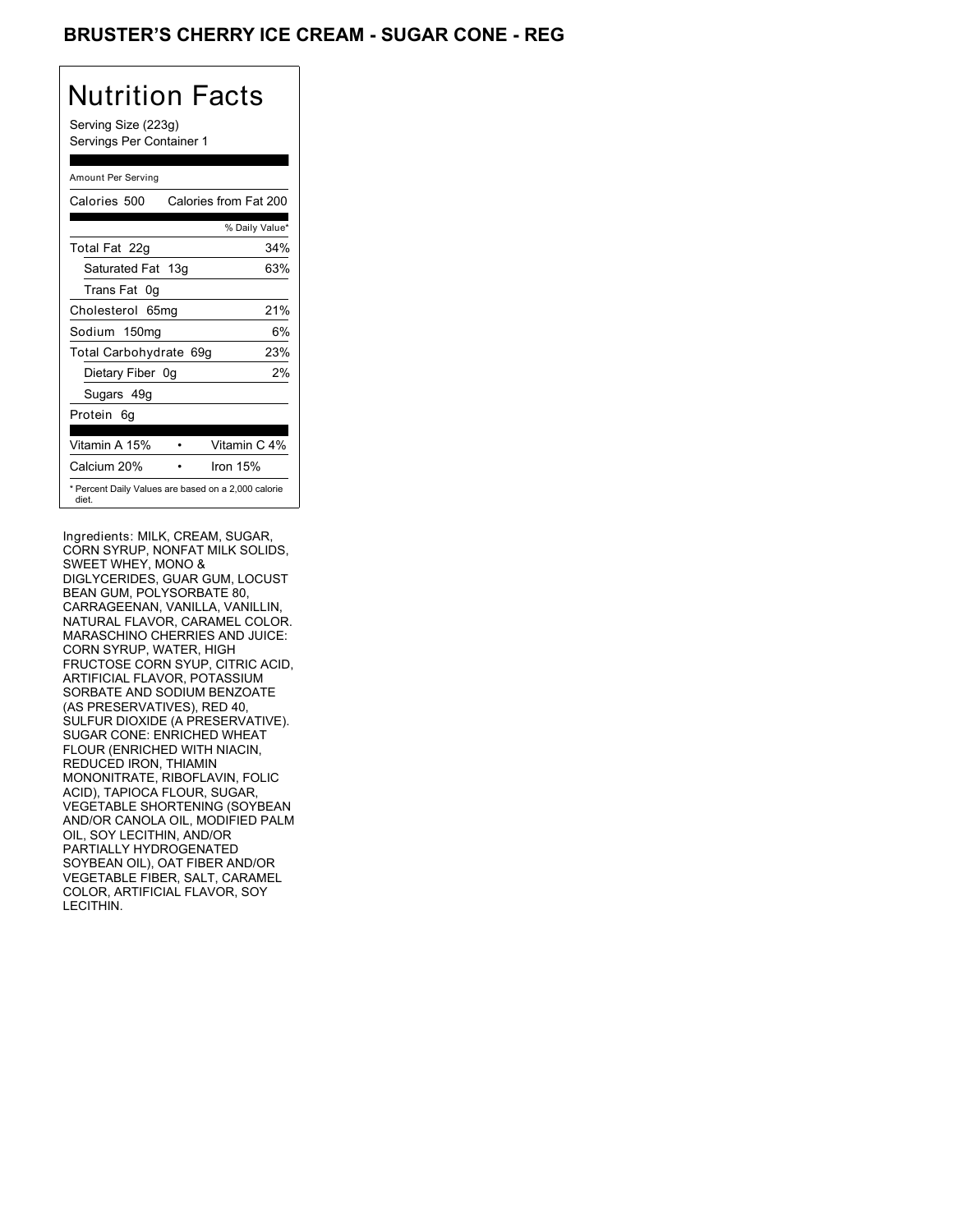### BRUSTER'S CHERRY ICE CREAM - SUGAR CONE - LG

## Nutrition Facts

Serving Size (293g) Servings Per Container 1

#### Amount Per Serving

| Calories 650           | Calories from Fat 260                               |
|------------------------|-----------------------------------------------------|
|                        | % Daily Value*                                      |
| Total Fat 29g          | 45%                                                 |
| Saturated Fat 17g      | 84%                                                 |
| Trans Fat 0q           |                                                     |
| Cholesterol 85mg       | 28%                                                 |
| Sodium 190mg           | 8%                                                  |
| Total Carbohydrate 88g | 29%                                                 |
| Dietary Fiber <1g      | 2%                                                  |
| Sugars 64g             |                                                     |
| Protein 8q             |                                                     |
| Vitamin A 20%          | Vitamin C 4%                                        |
| Calcium 30%            | Iron $15%$                                          |
| diet.                  | * Percent Daily Values are based on a 2,000 calorie |

Ingredients: MILK, CREAM, SUGAR, CORN SYRUP, NONFAT MILK SOLIDS, SWEET WHEY, MONO & DIGLYCERIDES, GUAR GUM, LOCUST BEAN GUM, POLYSORBATE 80, CARRAGEENAN, VANILLA, VANILLIN, NATURAL FLAVOR, CARAMEL COLOR. MARASCHINO CHERRIES AND JUICE: CORN SYRUP, WATER, HIGH FRUCTOSE CORN SYUP, CITRIC ACID, ARTIFICIAL FLAVOR, POTASSIUM SORBATE AND SODIUM BENZOATE (AS PRESERVATIVES), RED 40, SULFUR DIOXIDE (A PRESERVATIVE). SUGAR CONE: ENRICHED WHEAT FLOUR (ENRICHED WITH NIACIN, REDUCED IRON, THIAMIN MONONITRATE, RIBOFLAVIN, FOLIC ACID), TAPIOCA FLOUR, SUGAR, VEGETABLE SHORTENING (SOYBEAN AND/OR CANOLA OIL, MODIFIED PALM OIL, SOY LECITHIN, AND/OR PARTIALLY HYDROGENATED SOYBEAN OIL), OAT FIBER AND/OR VEGETABLE FIBER, SALT, CARAMEL COLOR, ARTIFICIAL FLAVOR, SOY LECITHIN.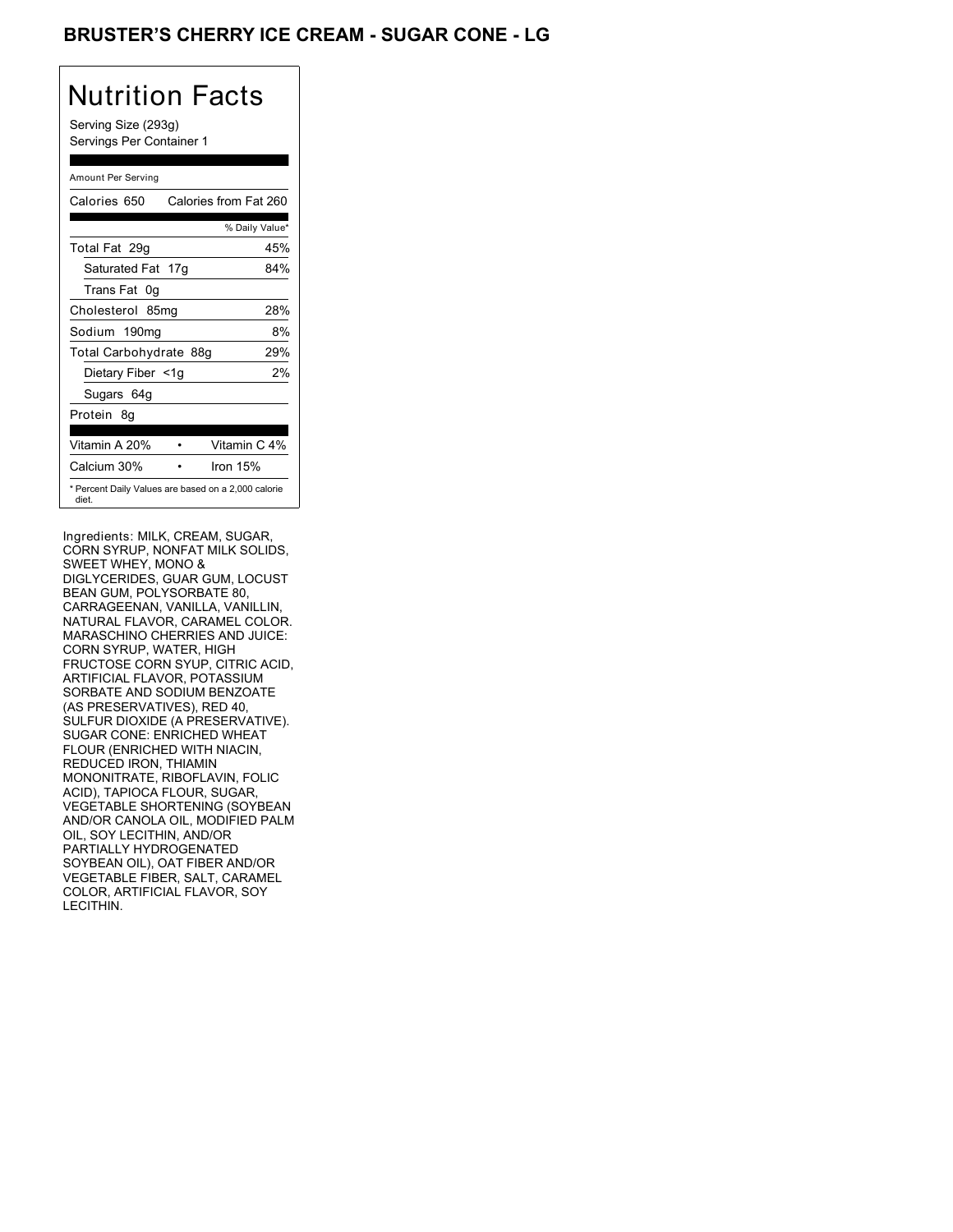### BRUSTER'S CHERRY ICE CREAM - CAKE CONE - SM

## Nutrition Facts

Serving Size (146g) Servings Per Container 1

### Amount Per Serving

| Calories 320           | Calories from Fat 130                               |
|------------------------|-----------------------------------------------------|
|                        | % Daily Value*                                      |
| Total Fat 15g          | 22%                                                 |
| Saturated Fat 8q       | 42%                                                 |
| Trans Fat 0q           |                                                     |
| Cholesterol 40mg       | 14%                                                 |
| Sodium 95mg            | $4\%$                                               |
| Total Carbohydrate 43g | 14%                                                 |
| Dietary Fiber 0g       | $1\%$                                               |
| Sugars 31g             |                                                     |
| Protein 4q             |                                                     |
| Vitamin A 10%          | Vitamin C 2%                                        |
| Calcium 15%            | Iron $10%$                                          |
| diet.                  | * Percent Daily Values are based on a 2,000 calorie |

Ingredients: MILK, CREAM, SUGAR, CORN SYRUP, NONFAT MILK SOLIDS, SWEET WHEY, MONO & DIGLYCERIDES, GUAR GUM, LOCUST BEAN GUM, POLYSORBATE 80, CARRAGEENAN, VANILLA, VANILLIN, NATURAL FLAVOR, CARAMEL COLOR. MARASCHINO CHERRIES AND JUICE: CORN SYRUP, WATER, HIGH FRUCTOSE CORN SYUP, CITRIC ACID, ARTIFICIAL FLAVOR, POTASSIUM SORBATE AND SODIUM BENZOATE (AS PRESERVATIVES), RED 40, SULFUR DIOXIDE (A PRESERVATIVE). CAKE CONE: ENRICHED WHEAT FLOUR (ENRICHED WITH NIACIN, REDUCED IRON, THIAMIN MONONITRATE, RIBOFLAVIN, FOLIC ACID), TAPIOCA FLOUR, SUGAR, VEGETABLE OIL SHORTENING (SOYBEAN AND/OR CANOLA OIL, MODIFIED PALM OIL, SOY LECITHIN, AND/OR PARTIALLY HYDROGENATED SOYBEAN OIL), LEAVENING (SODIUM BICARBONATE, AMMONIUM BICARBONATE), SALT, NATURAL FLAVOR, ANNATTO (VEGETABLE COLOR).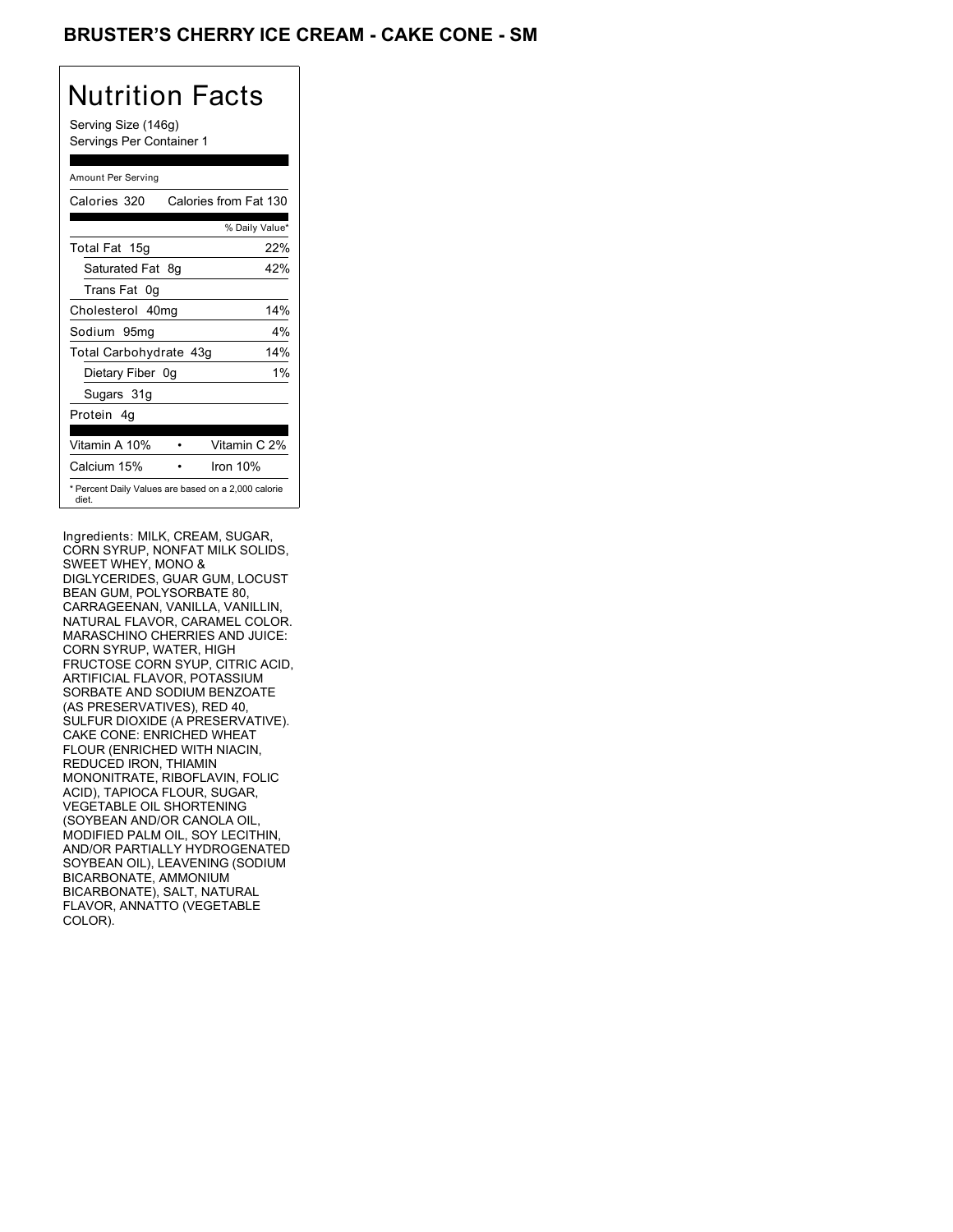### BRUSTER'S CHERRY ICE CREAM - CAKE CONE - REG

## Nutrition Facts

Serving Size (216g) Servings Per Container 1

### Amount Per Serving

| Calories 470                                                 | Calories from Fat 200 |
|--------------------------------------------------------------|-----------------------|
|                                                              | % Daily Value*        |
| Total Fat 22g                                                | 33%                   |
| Saturated Fat 13g                                            | 63%                   |
| Trans Fat 0q                                                 |                       |
| Cholesterol 65mg                                             | 21%                   |
| Sodium 135mg                                                 | 6%                    |
| Total Carbohydrate 62g                                       | 21%                   |
| Dietary Fiber 0g                                             | 2%                    |
| Sugars 46g                                                   |                       |
| Protein 6q                                                   |                       |
| Vitamin A 15%                                                | Vitamin C 4%          |
| Calcium 20%                                                  | Iron $15%$            |
| * Percent Daily Values are based on a 2,000 calorie<br>diet. |                       |

Ingredients: MILK, CREAM, SUGAR, CORN SYRUP, NONFAT MILK SOLIDS, SWEET WHEY, MONO & DIGLYCERIDES, GUAR GUM, LOCUST BEAN GUM, POLYSORBATE 80, CARRAGEENAN, VANILLA, VANILLIN, NATURAL FLAVOR, CARAMEL COLOR. MARASCHINO CHERRIES AND JUICE: CORN SYRUP, WATER, HIGH FRUCTOSE CORN SYUP, CITRIC ACID, ARTIFICIAL FLAVOR, POTASSIUM SORBATE AND SODIUM BENZOATE (AS PRESERVATIVES), RED 40, SULFUR DIOXIDE (A PRESERVATIVE). CAKE CONE: ENRICHED WHEAT FLOUR (ENRICHED WITH NIACIN, REDUCED IRON, THIAMIN MONONITRATE, RIBOFLAVIN, FOLIC ACID), TAPIOCA FLOUR, SUGAR, VEGETABLE OIL SHORTENING (SOYBEAN AND/OR CANOLA OIL, MODIFIED PALM OIL, SOY LECITHIN, AND/OR PARTIALLY HYDROGENATED SOYBEAN OIL), LEAVENING (SODIUM BICARBONATE, AMMONIUM BICARBONATE), SALT, NATURAL FLAVOR, ANNATTO (VEGETABLE COLOR).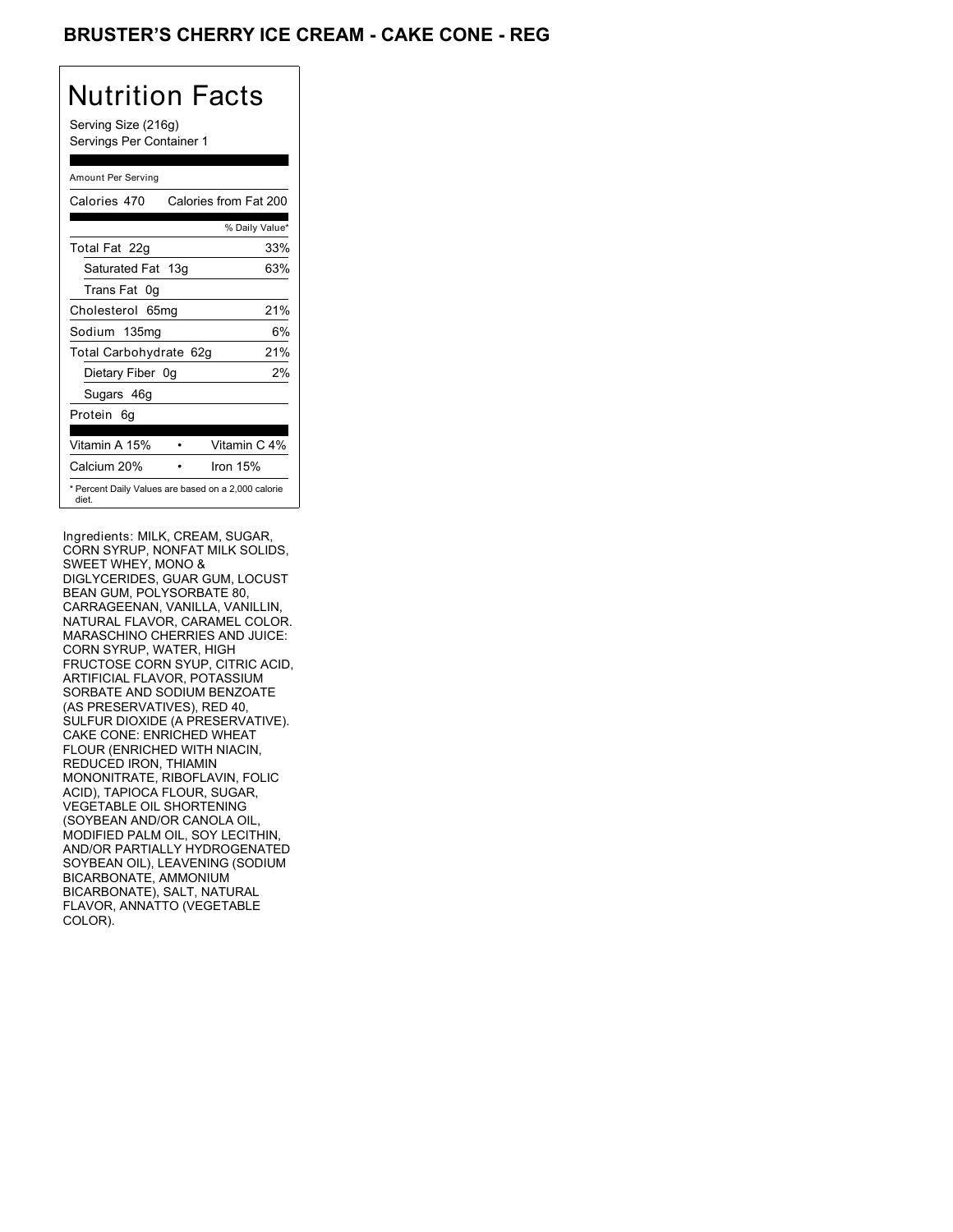### BRUSTER'S CHERRY ICE CREAM - CAKE CONE - LG

## Nutrition Facts

Serving Size (286g) Servings Per Container 1

#### Amount Per Serving

| Calories 620           | Calories from Fat 260                               |
|------------------------|-----------------------------------------------------|
|                        | % Daily Value*                                      |
| Total Fat 29g          | 45%                                                 |
| Saturated Fat 17g      | 84%                                                 |
| Trans Fat 0q           |                                                     |
| Cholesterol 85mg       | 28%                                                 |
| Sodium 180mg           | 7%                                                  |
| Total Carbohydrate 81g | 27%                                                 |
| Dietary Fiber <1g      | 2%                                                  |
| Sugars 61g             |                                                     |
| Protein 8q             |                                                     |
| Vitamin A 20%          | Vitamin C 4%                                        |
| Calcium 25%            | Iron $15%$                                          |
| diet.                  | * Percent Daily Values are based on a 2,000 calorie |

Ingredients: MILK, CREAM, SUGAR, CORN SYRUP, NONFAT MILK SOLIDS, SWEET WHEY, MONO & DIGLYCERIDES, GUAR GUM, LOCUST BEAN GUM, POLYSORBATE 80, CARRAGEENAN, VANILLA, VANILLIN, NATURAL FLAVOR, CARAMEL COLOR. MARASCHINO CHERRIES AND JUICE: CORN SYRUP, WATER, HIGH FRUCTOSE CORN SYUP, CITRIC ACID, ARTIFICIAL FLAVOR, POTASSIUM SORBATE AND SODIUM BENZOATE (AS PRESERVATIVES), RED 40, SULFUR DIOXIDE (A PRESERVATIVE). CAKE CONE: ENRICHED WHEAT FLOUR (ENRICHED WITH NIACIN, REDUCED IRON, THIAMIN MONONITRATE, RIBOFLAVIN, FOLIC ACID), TAPIOCA FLOUR, SUGAR, VEGETABLE OIL SHORTENING (SOYBEAN AND/OR CANOLA OIL, MODIFIED PALM OIL, SOY LECITHIN, AND/OR PARTIALLY HYDROGENATED SOYBEAN OIL), LEAVENING (SODIUM BICARBONATE, AMMONIUM BICARBONATE), SALT, NATURAL FLAVOR, ANNATTO (VEGETABLE COLOR).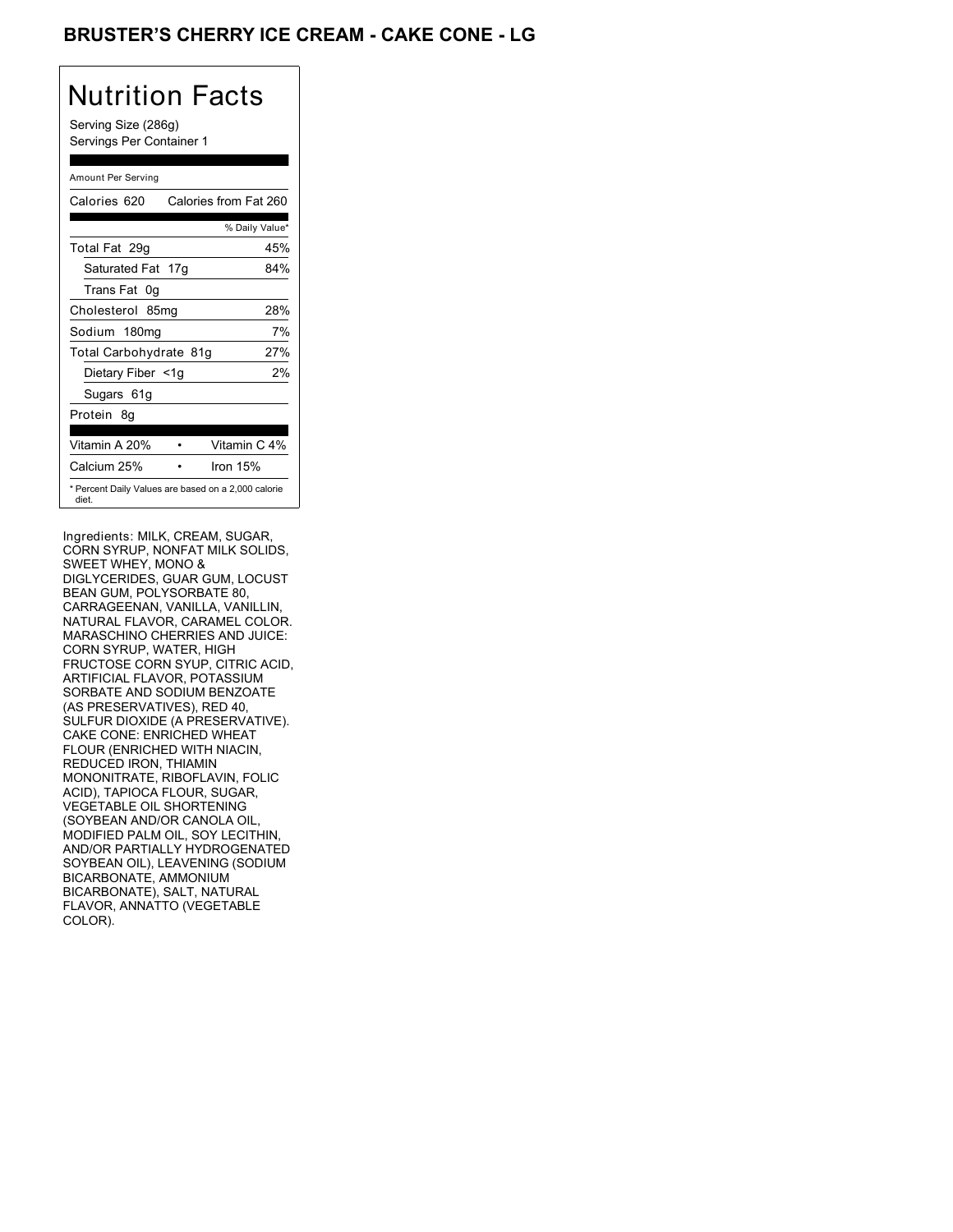### BRUSTER'S CHERRY ICE CREAM - WAFFLE CONE - SM

# Nutrition Facts

Serving Size (170g) Servings Per Container 1

### Amount Per Serving

| Calories 420           | Calories from Fat 160                               |
|------------------------|-----------------------------------------------------|
|                        | % Daily Value*                                      |
| Total Fat 18g          | 27%                                                 |
| Saturated Fat 9g       | 46%                                                 |
| Trans Fat 0q           |                                                     |
| Cholesterol 50mg       | 17%                                                 |
| Sodium 85mg            | 4%                                                  |
| Total Carbohydrate 61g | 20%                                                 |
| Dietary Fiber 0g       | $1\%$                                               |
| Sugars 41g             |                                                     |
| Protein 5q             |                                                     |
| Vitamin A 10%          | Vitamin C 2%                                        |
| Calcium 15%            | Iron $10%$                                          |
| diet.                  | * Percent Daily Values are based on a 2,000 calorie |

Ingredients: MILK, CREAM, SUGAR, CORN SYRUP, NONFAT MILK SOLIDS, SWEET WHEY, MONO & DIGLYCERIDES, GUAR GUM, LOCUST BEAN GUM, POLYSORBATE 80, CARRAGEENAN, VANILLA, VANILLIN, NATURAL FLAVOR, CARAMEL COLOR. MARASCHINO CHERRIES AND JUICE: CORN SYRUP, WATER, HIGH FRUCTOSE CORN SYUP, CITRIC ACID, ARTIFICIAL FLAVOR, POTASSIUM SORBATE AND SODIUM BENZOATE (AS PRESERVATIVES), RED 40, SULFUR DIOXIDE (A PRESERVATIVE). WAFFLE CONE: ENRICHED BLEACHED WHEAT FLOUR (ENRICHED WITH NIACIN, REDUCED IRON, THIAMIN MONONITRATE, RIBOFLAVIN, FOLIC ACID), SUGAR, VEGETABLE SHORTENING (PARTIALLY HYDROGENATED SOYBEAN AND COTTONSEED OILS), WHOLE EGG, ARTIFICIAL FLAVOR (INCLUDING MALTODEXTRIN, MODIFIED CORNSTARCH, BUTTER, BUTTERMILK), DEXTROSE, SOY LECITHIN, ARTIFICIAL VANILLA FLAVOR.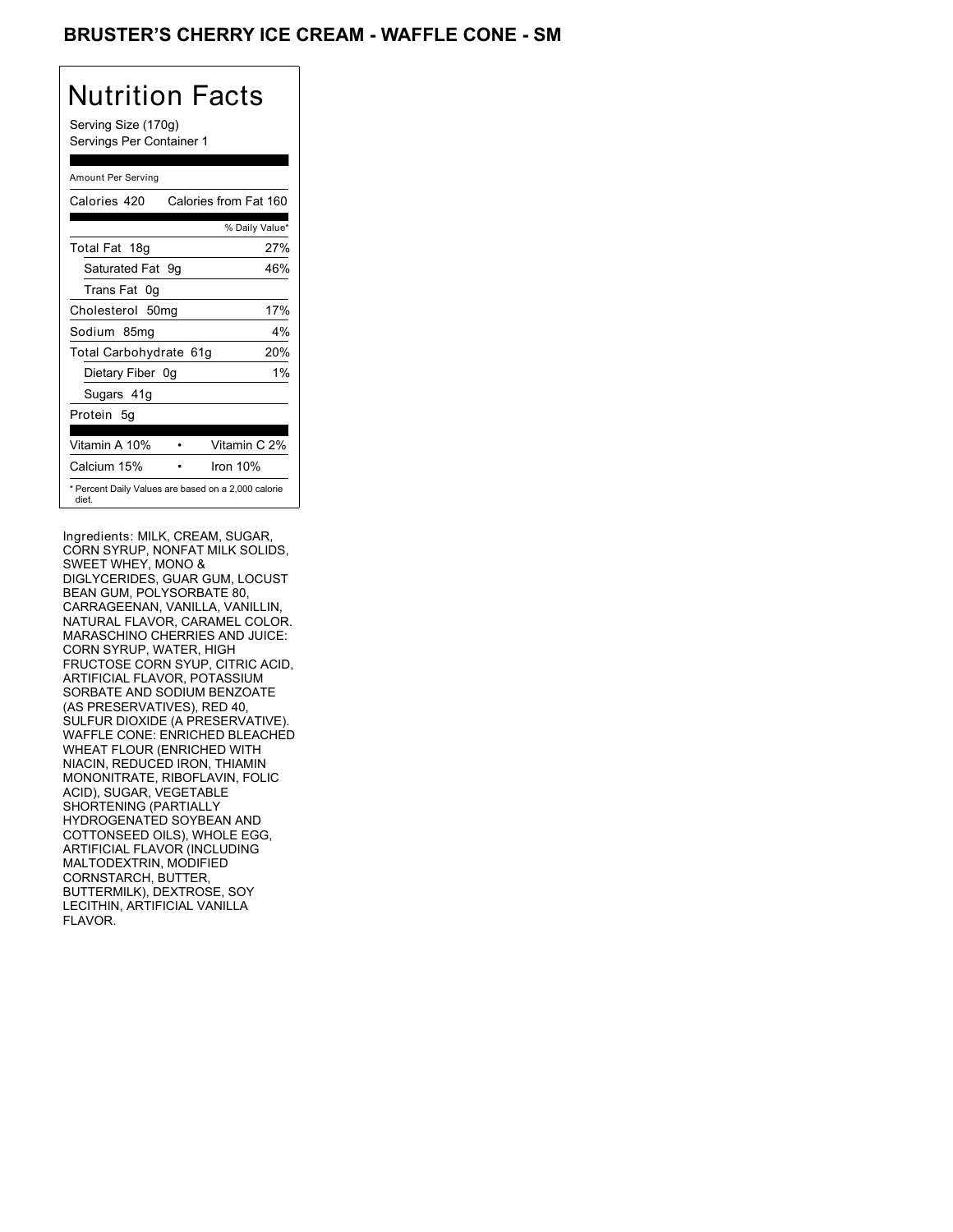### **BRUSTER'S CHERRY ICE CREAM - WAFFLE CONE - REG**

## Nutrition Facts

Serving Size (240g) Servings Per Container 1

### Amount Per Serving

| Calories 570                                                 | Calories from Fat 220 |     |
|--------------------------------------------------------------|-----------------------|-----|
|                                                              | % Daily Value*        |     |
| Total Fat 25g                                                |                       | 38% |
| Saturated Fat 13g                                            |                       | 67% |
| Trans Fat 0g                                                 |                       |     |
| Cholesterol 70mg                                             |                       | 24% |
| Sodium 125mg                                                 |                       | 5%  |
| Total Carbohydrate 80g                                       |                       | 27% |
| Dietary Fiber 0g                                             |                       | 2%  |
| Sugars 56g                                                   |                       |     |
| Protein 7q                                                   |                       |     |
| Vitamin A 15%                                                | Vitamin C 4%          |     |
| Calcium 20%                                                  | Iron 15%              |     |
| * Percent Daily Values are based on a 2,000 calorie<br>diet. |                       |     |

Ingredients: MILK, CREAM, SUGAR, CORN SYRUP, NONFAT MILK SOLIDS, SWEET WHEY, MONO & DIGLYCERIDES, GUAR GUM, LOCUST BEAN GUM, POLYSORBATE 80, CARRAGEENAN, VANILLA, VANILLIN, NATURAL FLAVOR, CARAMEL COLOR. MARASCHINO CHERRIES AND JUICE: CORN SYRUP, WATER, HIGH FRUCTOSE CORN SYUP, CITRIC ACID, ARTIFICIAL FLAVOR, POTASSIUM SORBATE AND SODIUM BENZOATE (AS PRESERVATIVES), RED 40, SULFUR DIOXIDE (A PRESERVATIVE). WAFFLE CONE: ENRICHED BLEACHED WHEAT FLOUR (ENRICHED WITH NIACIN, REDUCED IRON, THIAMIN MONONITRATE, RIBOFLAVIN, FOLIC ACID), SUGAR, VEGETABLE SHORTENING (PARTIALLY HYDROGENATED SOYBEAN AND COTTONSEED OILS), WHOLE EGG, ARTIFICIAL FLAVOR (INCLUDING MALTODEXTRIN, MODIFIED CORNSTARCH, BUTTER, BUTTERMILK), DEXTROSE, SOY LECITHIN, ARTIFICIAL VANILLA FLAVOR.